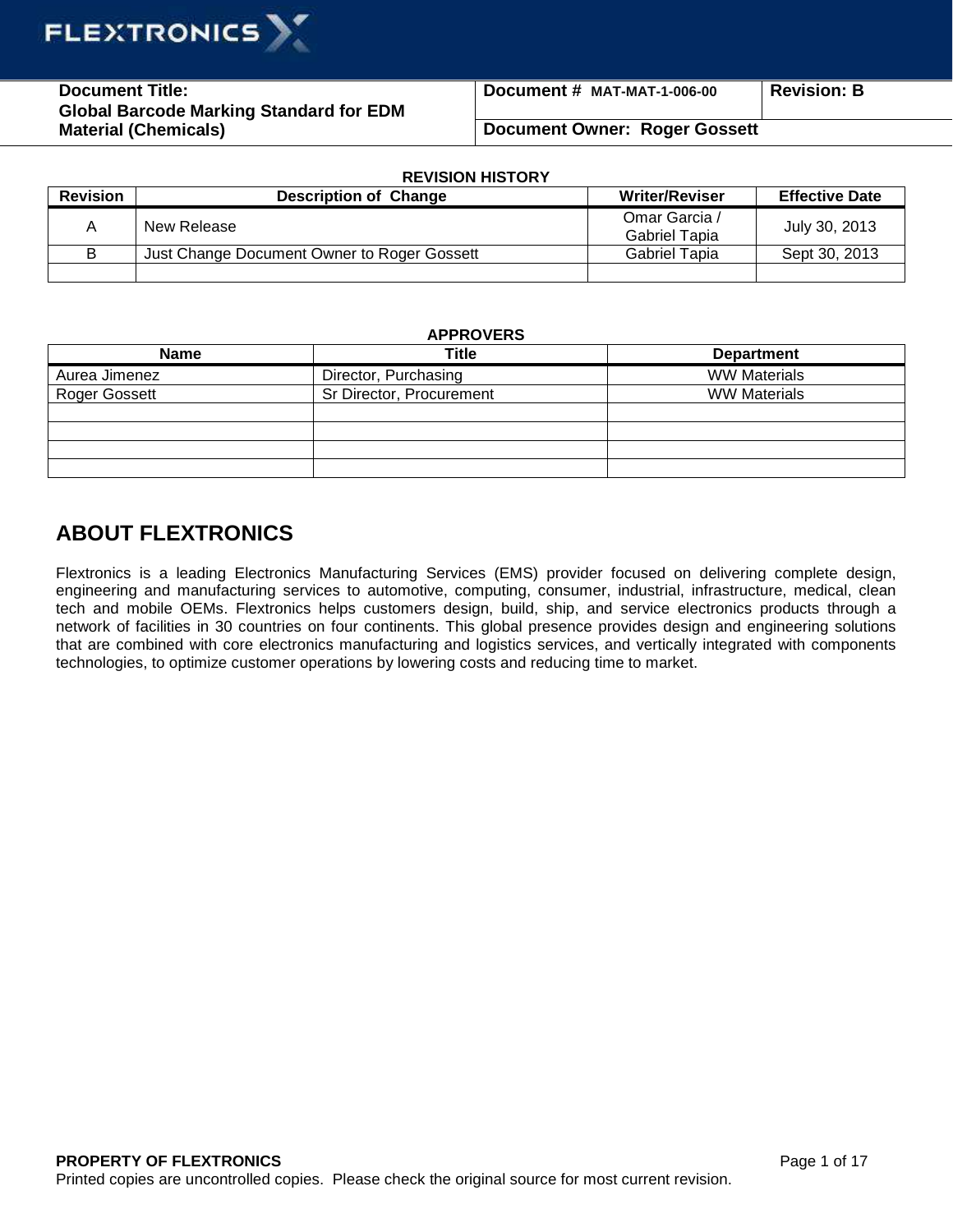

| <b>Document Title:</b>                         | Document # MAT-MAT-1-006-00   | <b>Revision: B</b> |
|------------------------------------------------|-------------------------------|--------------------|
| <b>Global Barcode Marking Standard for EDM</b> |                               |                    |
| <b>Material (Chemicals)</b>                    | Document Owner: Roger Gossett |                    |

## **1.0 BACKGROUND/INTRODUCTION**

1.1. All chemical EDM (Expensed Direct Materials) manufacturers and suppliers packaging need to have required identification label bar code and human readable legends.

## **2.0 PURPOSE**

- 2.1. Flextronics requires the attachment of an identifying label on all different EDM defined as "chemical" material packages on all shipments received.
- 2.2. The intent of this standard is to identify packages with a label that meets specific requirements, including presenting the information on the label in both human readable and bar code forms.
- 2.3. The intent of this standard is to identify also commercial invoices for "chemicals" that meets specific requirements, with quantity, part number; lot number and expiration date.
- 2.4. Including presenting the information on the "commercial invoice" in both human readable and bar code forms.

## **3.0 SCOPE**

- 3.1. This standard attends to only EDM designed as "chemicals" used to build/assembly PCBA's. (Solder paste, flux, solder wire, see table 1 for more references).
- 3.2. The primary intention of this standard is to facilitate automation within receiving and manufacturing operations using bar code technology. The label should be affixed to all material packages, boxes, cartons, pallets, cases, barrels, reels, jars, syringe, etc. as well as EDM chemical commercial invoices that must follow the same approach.
- 3.3. This standard covers both shipments made by the supplier to Flextronics directly (referred to as MRP in this document) and to shipments by the supplier to a 3PL hub for Flextronics projects (referred to as SIC in this document) in which they maintain title.
- 3.4. This Document does require RoHS compliance identification when the parts fulfill the requirement and a non RoHS compliance when not fulfill this requirement.

#### **4.0 DEFINITIONS and ABBREVIATIONS**

- 4.1. Barcode a machine-readable representation of information in a visual format on a surface.
- 4.2. Label a card, strip of paper etc., marked and attached to an object to indicate its name, contents, ownership, designation, etc.
- 4.3. EIA Standards The Electronics Industry Association (EIA) standards
- 4.4. CEA Standards The Consumer Electronics Association (CEA) Standards.
- 4.5. Code 128 a very high density alphanumeric bar code. The symbol can be as long as necessary to store the encoded data. It is designed to encode all 128 ASCII characters, and will use the least amount of space for data of 6 characters or more of any 1-D symbology. Each data character is made up of 11 black or white modules. The stop character, however, is made up of 13 modules. Three bars and three spaces are formed out of these 11 modules. Bar and spaces can vary between 1 and 4 modules wide.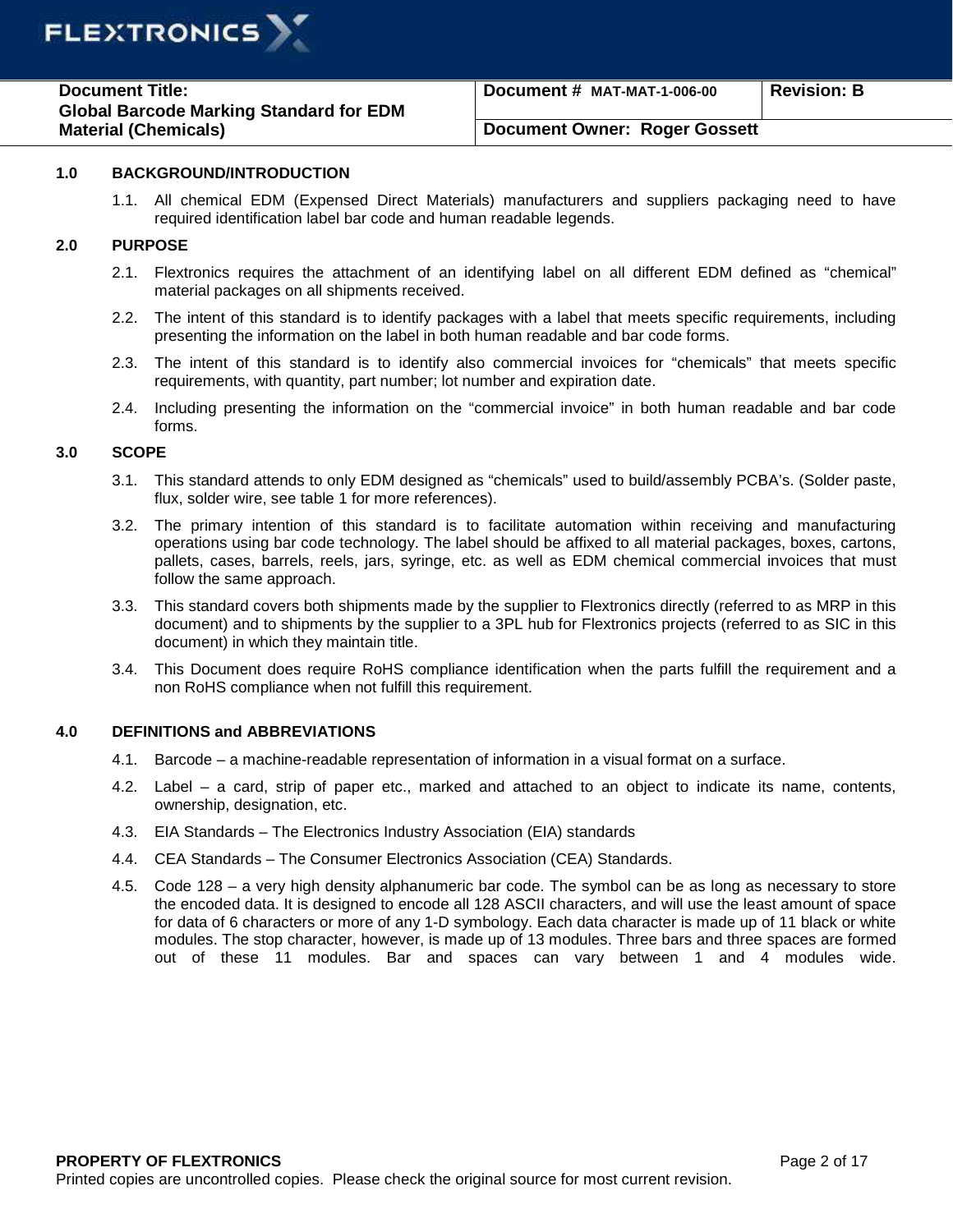

| <b>Document Title:</b>                         | Document # MAT-MAT-1-006-00   | <b>Revision: B</b> |
|------------------------------------------------|-------------------------------|--------------------|
| <b>Global Barcode Marking Standard for EDM</b> |                               |                    |
| <b>Material (Chemicals)</b>                    | Document Owner: Roger Gossett |                    |

- 4.6. Code 39 an alphanumeric bar code (sometimes called Code 3 from 9 or 3 of 9) designed to encode 26 uppercase letters, 10 digits, and 7 special characters. Each data character is made up of 5 black bars and 4 white spaces for a total of 9 elements. Each bar or space is either "wide" or "narrow" and 3 out of 9 elements are always wide.
- 4.7. ANSI a standard published by American National Standards Institute.
- 4.8. ASCII American Standard Code for Information Interchange is a standard that identifies letters, numbers, and various symbols by code numbers for exchanging data between different computer systems.
- 4.9. Data Identifier a specific character, or string of characters, that defines the intended use of the data element that follows.
- 4.10. EDM (Expensed Direct Material): Indirect raw material that is buying by Flextronics, which may or not be use directly in the manufacturing process.
- 4.11. Chemical: organic or inorganic substance is a form of matter that has constant chemical composition and characteristic properties. Chemicals may be in the form of solids, liquids, or gases / any substance used in or resulting from a reaction involving changes to atoms or molecules.
- 4.12. Chemical to label: any substance that touch the products/parts. Any chemicals that are need it to build the assembly and/or are in contact with the products/parts.
- 4.13. Lot code: Product made by batch, lot code identifies certain amounts of lots made with the same machine/ chemical/building, etc.
- 4.14. Date code: A code or code date should be information that has meaning to the manufacturing or packing plant for tracking purposes of a product, specifically, a means of identification of product slaughtered, prepared, processed, or packaged on a certain date in the case of a recall. If the code links to a production date, that is sufficient; that is actually the purpose of the code to identify the date of production or a lot from a specific date. However, codes should not have meaning that is misleading to a consumer. If a plant is using "codes" that appear to be dates, it should revise its coding system or apply the proper use of calendar dating in accordance with 9 CFR 381.129(c). Please refer to the USDA link.
- 4.15. Lot number: Specific number of a series of parts made with the same process settings, parameters, chemicals.
- 4.16. Expiration date: Latest date when you can use the chemical before start losing their properties.
- 4.17. RoHS: Restriction of Hazardous Substance.
- 4.18. Solder Paste: solder compound made of a mixture of solder spheres and flux.
- 4.19. Flux: Chemical made mainly by resin or rosin compounds, a substance that aids, induces, or otherwise actively participates in fusing or flowing, aid soldering.
- 4.20. IPA: isopropyl alcohol; a colorless volatile flammable liquid.
- 4.21. Adhesives: any substance that, when applied to the surfaces of materials, binds the surfaces together and resists separation.
- 4.22. HCS: Hazard Communication Standard
- 4.23. OSHA: Occupational Safety and Health Administration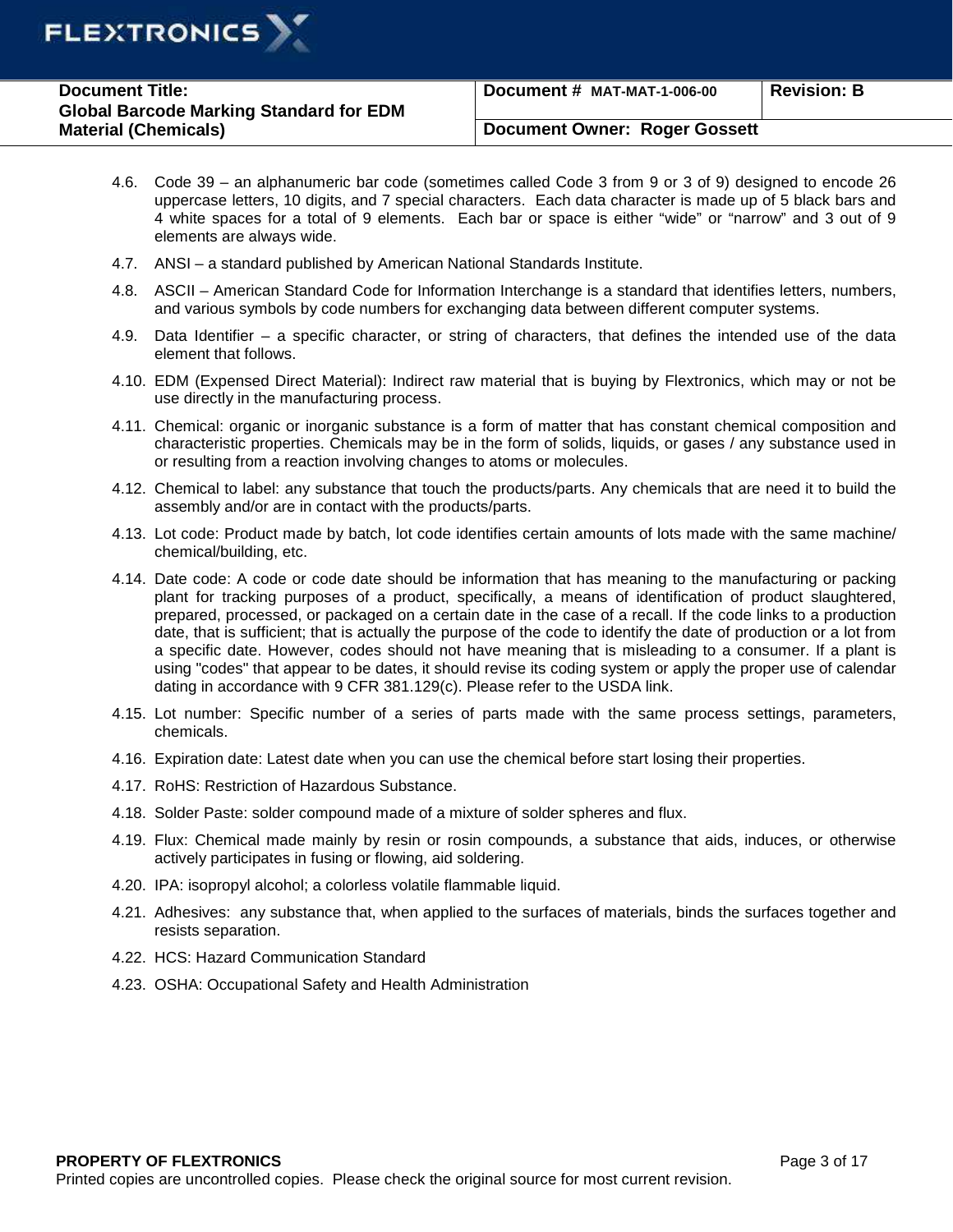

**Document Title: Global Barcode Marking Standard for EDM Material (Chemicals)** 

**Document # MAT-MAT-1-006-00 Revision: B**

## **Document Owner: Roger Gossett**

## **5.0 REFERENCES**

| <b>Document Title</b>                                                                                                                                                          | <b>Document</b><br><b>Number</b> | Document \ Hyperlink                                                                                                                     |
|--------------------------------------------------------------------------------------------------------------------------------------------------------------------------------|----------------------------------|------------------------------------------------------------------------------------------------------------------------------------------|
| General Specifications on RoHS Compliance for<br>Suppliers.                                                                                                                    | FBP-<br><b>RHS001</b>            | http://app.flextronics.com/level2decl<br>aration/Documentation/FBP-<br>RHS001 revD.pdf                                                   |
| The Electronic Components Industry Association<br>copies are available from, EIA Engineering Publication<br>Office, 2001 Pennsylvania Ave., N.W. Washington,<br>D.C. 2006.     | <b>ECIA</b><br>Standard          | http://www.eciaonline.org/                                                                                                               |
| The Consumer Electronics Association copies are<br>available from, Global Engineering Documents, World<br>Headquarters, 15 Inverness Way East, Englewood,<br>CO USA 80112-576. | <b>CEA</b><br><b>Standards</b>   | http://www.ce.org/                                                                                                                       |
| <b>OSHA: Occupational Safety and Health Administration:</b><br>APPENDIX C TO §1910.1200-ALLOCATION OF<br>LABEL ELEMENTS (MANDATORY)                                            | <b>OSHA</b><br>Standard          | http://www.osha.gov/pls/os<br>haweb/owadisp.show_document?p<br>table=STANDARDSandp_id=1010<br><u>2</u><br>http://osha.gov/dsg/hazco<br>m |
| Hazard Communication Standard (HCS)                                                                                                                                            | <b>EHS</b><br>Standard           | http://ehstoday.com/osha/guide-<br>oshas-new-ghs-chemical-labeling-<br>requirements                                                      |
| <b>Globally Harmonized System (GHS)</b>                                                                                                                                        | <b>GHS</b><br>standard           | http://ehstoday.com/ghs                                                                                                                  |
| ISO/IEC 16022:2006-Data Matrix bar code<br>$\bullet$<br>symbology specification<br>ISO/IEC 15415-2-D Print Quality Standard                                                    | <b>ISO/IEC</b><br>16022:2006     | http://www.iso.org/iso/iso_catalogu<br>e/catalogue_tc/catalogue_detail.ht<br>m?csnumber=44230                                            |
| Authenticated Us Government Information<br>(GPO)                                                                                                                               | <b>USDA</b><br>Standard          | http://www.gpo.gov/fdsys/pkg/CFR-<br>2008-title9-vol2/pdf/CFR-2008-<br>title9-vol2-sec381-129.pdf                                        |

## **6.0 POLICY STATEMENT**

6.1. All chemical's EDM manufacturers and suppliers that provide raw materials to Flextronics are required to follow this policy.

## **7.0 PROCESS FLOW CHART**

7.1. **N/A**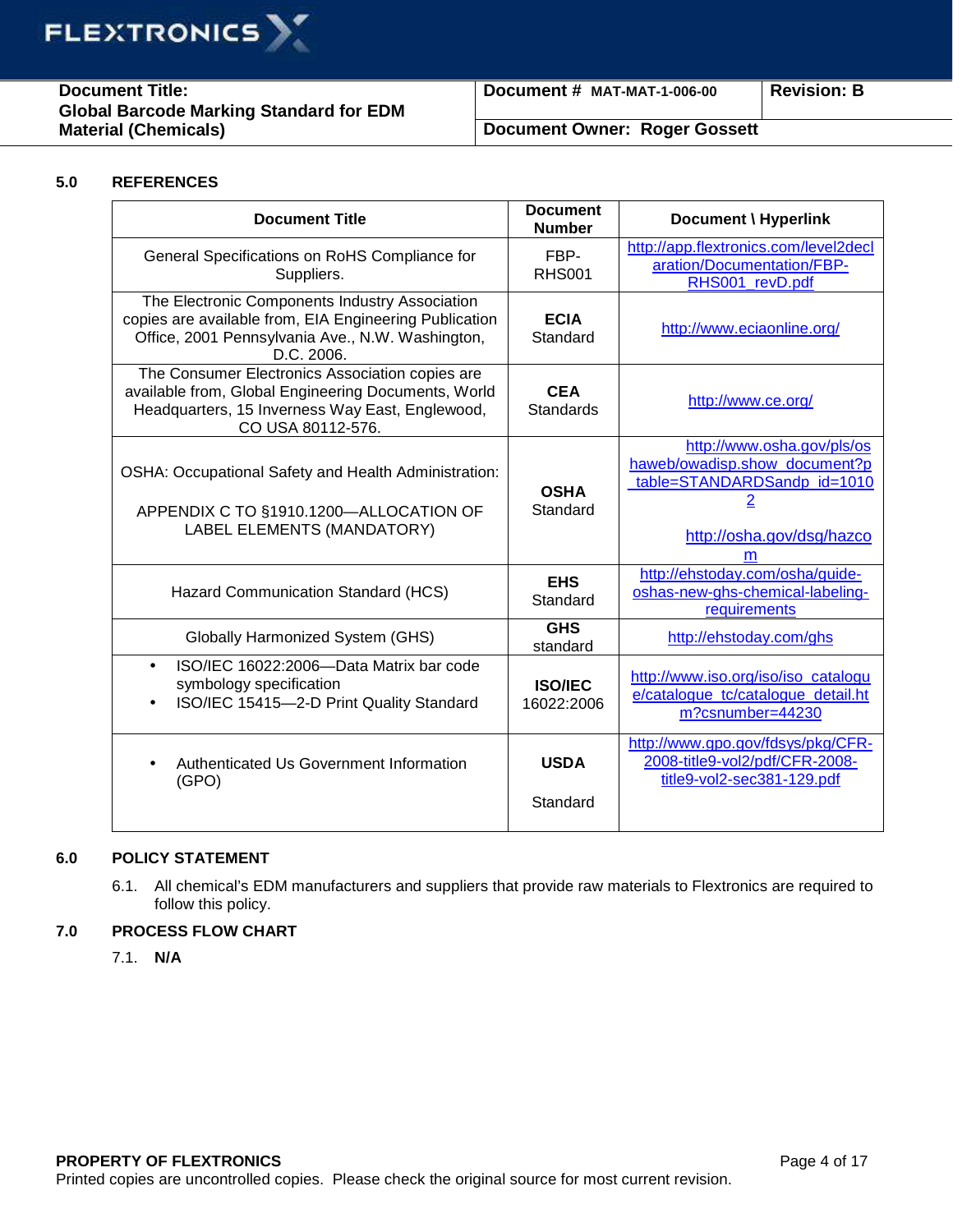

| <b>Document Title:</b><br><b>Global Barcode Marking Standard for EDM</b><br><b>Material (Chemicals)</b> | Document # MAT-MAT-1-006-00          | <b>Revision: B</b> |
|---------------------------------------------------------------------------------------------------------|--------------------------------------|--------------------|
|                                                                                                         | <b>Document Owner: Roger Gossett</b> |                    |

#### **8.0 PROCEDURE**

8.1. **EDM (Expensed Direct Materials):** also known as IDM (Indirect Material) are raw materials bought by Flextronics that are need it for the PCBA assembly process. The materials market as "chemicals" are the main material but not the only that need it to follow this policy. Table 1 shows chemical categories and types.

Table 1 Table 1 categories and types of chemicals used to build/assembly PCBA's.

| <b>EDM Chemical type</b>                                  |                                |  |  |
|-----------------------------------------------------------|--------------------------------|--|--|
| <b>Description</b>                                        | <b>Category</b>                |  |  |
| Use for bond process                                      | <b>Adhesives</b>               |  |  |
| Any chemical used for clean purpose                       | <b>Cleaners</b>                |  |  |
| <b>Protective coatings</b>                                | Coatings                       |  |  |
| <b>Chemical that aid soldering</b>                        | <b>Flux</b>                    |  |  |
| For any chemical not include in this table                | <b>Others</b>                  |  |  |
| Solder in solid form                                      | <b>Solder Bar</b>              |  |  |
| Mixture of solder balls and flux                          | <b>Solder Paste</b>            |  |  |
| Solder in solid form in reel                              | <b>Solder Preform /pellets</b> |  |  |
| Solder in solid form in a wire form, with or without flux | <b>Solder Wire</b>             |  |  |

- 8.2. **Barcode Specification:** Flextronics requirement is to use Code 128 on all inbound shipments from suppliers. Code 39 shall be used as an option if supplier does not have Code 128 capability.
	- 8.2.1. Code 128 check digits provided.
	- 8.2.2. Supports full ASCII 128 character set.
	- 8.2.3. Allow the use of different prefixes / suffixes for better use of customer part identification (turnkey, consigned other).Allow the use of different prefixes / suffixes for better use of customer part identification (turnkey, consigned other).
	- 8.2.4. Code 39 with no check digits.
	- 8.2.5. The minimum height of bar code shall be 0.5 inches (13 mm)
	- 8.2.6. The minimum height of the human readable interpretation shall be 0.2 inch (5mm)
	- 8.2.7. Narrow bar width, X dimension: 0.01 inches (0.254 mm) preferred.
	- 8.2.8. Wide to narrow bar ratio: 2.5 to 3.0 preferred.
	- 8.2.9. Leading and trailing quiet zone (the quiet zone is an area of completely white space to the left and the right of each bar code) of 0.25 inches is preferred and 0.17 inches is minimum.
- 8.3. **Label Format:** Figure 1 illustrates standard bar code label format that will enable users to encode information required by automating receiving and manufacturing systems. The label also provides sufficient information for manual system to operate effectively.
	- 8.3.1. For Flextronics MRP parts or Individual purchase orders, the supplier must comply with this label format.
	- 8.3.2. For Flextronics SMI parts (Hubbed), the supplier can use a label format of their preference; however, the data fields and content as defined below are applicable.
	- 8.3.3. **For Supplier Hubbed (SMI/SIC) parts, it is Flextronics intent to minimize our liability, and** assure that the products in the Hub remains generic and useable by other customers. As such nothing in this document is intended to customize these products in such a way that it is no longer a commodity product.

## **Figure 1**

## **PROPERTY OF FLEXTRONICS PROPERTY OF FLEXTRONICS**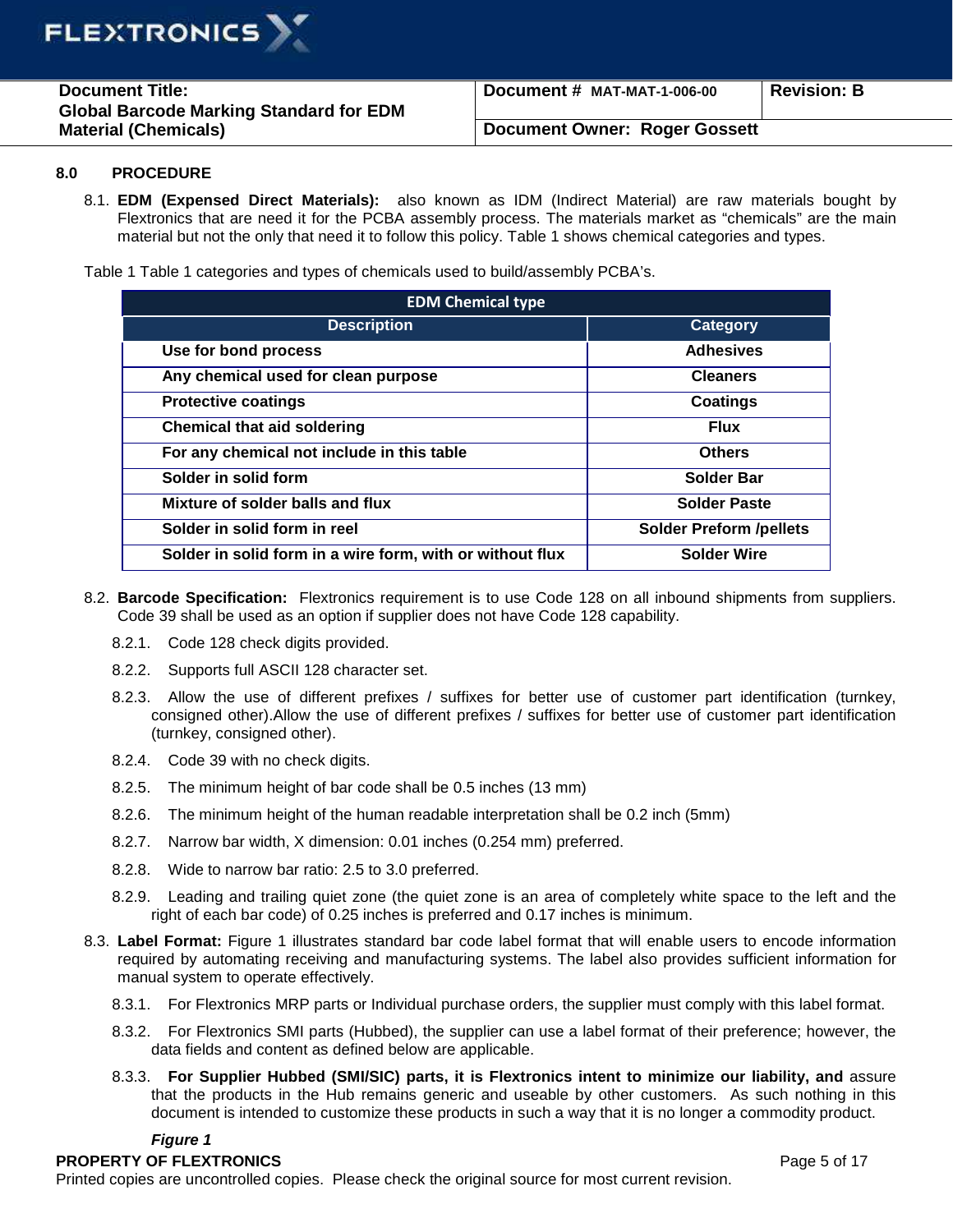# **FLEXTRONICS**

**Document Title: Global Barcode Marking Standard for EDM** 

## **Document # MAT-MAT-1-006-00 Revision: B**

| Name                              | EAN, UPC                                                                                                          | <b>ITF</b>                                                                                                         | CODE39                                                                                                                                      | CODABAR                                                                                                                             | CODE128                                                                                                                                                                                  |
|-----------------------------------|-------------------------------------------------------------------------------------------------------------------|--------------------------------------------------------------------------------------------------------------------|---------------------------------------------------------------------------------------------------------------------------------------------|-------------------------------------------------------------------------------------------------------------------------------------|------------------------------------------------------------------------------------------------------------------------------------------------------------------------------------------|
| Symbol                            |                                                                                                                   |                                                                                                                    |                                                                                                                                             |                                                                                                                                     |                                                                                                                                                                                          |
| Character<br>type                 | · Numeric values<br>$(0 to 9)$ only                                                                               | · Numeric values<br>$(0 to 9)$ only                                                                                | · Numeric values<br>$(0 \text{ to } 9)$<br>· Alphabet<br>• Symbol (-, ., space,<br>$5, 1, +, \%$<br>· Start/stop character<br>(*: asterisk) | • Numeric values<br>(0 to 9)<br>$-Symbol (-, 5, 7, +)$<br>· Start/stop character<br>$(a \text{ to } d)$                             | · All ASCI codes<br>. Numeric values<br>$(0 \text{ to } 9)$<br>· Alphabet, upper<br>case/lower case<br>· Symbol<br>· Control character<br>([CR], [STX], etc.)                            |
| Features                          | • Standardized as the<br>distribution code.                                                                       | • Allows a bar code<br>size smaller than<br>other bar code types<br>with the same digits.                          | • Availability of<br>alphabet and symbol<br>allows indication of<br>article numbers.                                                        | • Possible to indicate<br>some alphabets and<br>symbols.                                                                            | • Supports all types of<br>characters.<br>. Allows the minimum<br>size of bar code for<br>indication with the<br>numeric values only.<br>(more than 12 digits)                           |
| Printable<br>digits               | 13 digits or 8 digits                                                                                             | Even digits only                                                                                                   | Any digits                                                                                                                                  | Any digits                                                                                                                          | Any digits                                                                                                                                                                               |
| Bar<br>structure                  | • Four bar sizes<br>• No start/stop<br>character<br>· Indicates one<br>character with two<br>bars and two spaces. | • Two barsizes<br>• No start/stop<br>character<br>· Indicates one<br>character with five<br>bars (or five spaces). | • Two bar sizes<br>• Uses asterisk * for<br>start/stop character.<br>· Indicates one<br>character with five<br>bars and four spaces.        | ∙ Two bar sizes<br>• Uses a tod for<br>start/stop character.<br>· Indicates one<br>character with four<br>bars and three<br>spaces. | • Four bar sizes<br>• Three types of<br>start/stop characters.<br>Each type supports<br>its own character<br>type.<br>Indicates one<br>character with three<br>bars and three<br>spaces. |
| <b>Application</b><br>performance | · World universal code<br>· Marked on most daily<br>goods<br>• Book industry                                      | · Standardized as the<br>distribution code.                                                                        | • Widely used as the<br>industrial bar code.<br>· Automobile Industry<br>Action Group (AIAG)<br>Electronic Industries<br>Alliance (EIA)     | · Blood bank<br>· Slip of door-to-door<br>delivery service<br>(Japan)                                                               | • Starts to be used as<br>EAN-128 in each<br>industry.<br><b>Distribution business</b><br>industry<br>• Food industry<br>• Medical industry                                              |

- 8.4. **Label Data Elements**: (Figure 2) this section defined all twelve (12) of the data fields on the label and the Data Identifier (prefix). This section is followed by different tables outlining which are required based on if the item is MRP, individual purchase orders or SMI (Supplier Hubbed) and also depending on marking level.
	- 8.4.1. The ship from: Supplier name, shipping address in human readable form.
	- 8.4.2. Including the Supplier ID is optional for or individual purchase orders, MRP parts or SMI (hubbed) parts.
	- 8.4.3. Supplier will need to contact purchasing to obtain supplier ID
	- 8.4.4. The ship to: Flextronics shipping address, in human readable form.
	- 8.4.5. Manufacturer packing slip number in bar coded and human readable form.
	- 8.4.6. Purchase order number, in bar coded and human readable form. Data identifier (prefix) for this data field is **14K** for purchase order with line number and **K** for purchase order without line number.

## **PROPERTY OF FLEXTRONICS PROPERTY OF FLEXTRONICS**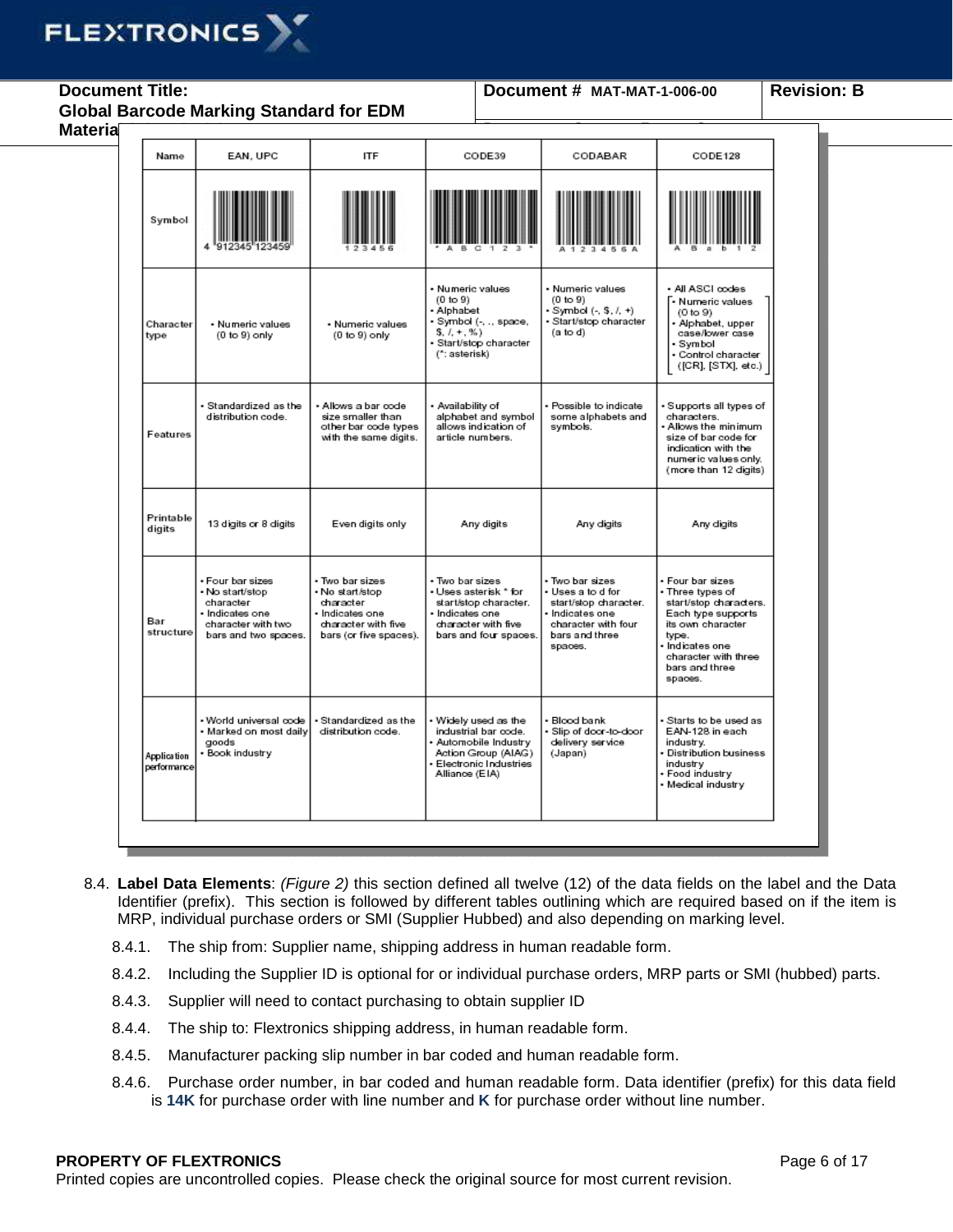

| <b>Document Title:</b>                         | Document # MAT-MAT-1-006-00          | <b>Revision: B</b> |
|------------------------------------------------|--------------------------------------|--------------------|
| <b>Global Barcode Marking Standard for EDM</b> |                                      |                    |
| <b>Material (Chemicals)</b>                    | <b>Document Owner: Roger Gossett</b> |                    |

- 8.4.7. Flextronics part number, in bar coded and human readable form. Data identifier (prefix) for this data field is **P**.
- 8.4.8. Manufacturer Part Number in bar coded and human readable form. Data identifier (prefix) for this data field is **1P.**
- 8.4.9. Quantity, in bar coded and human readable form. Data identifier (prefix) for this data field is **Q** for quantity and **7Q** for quantity plus measure.
- 8.4.10. Date Code Marking per EIA standard 476, in bar coded and human readable form. Data identifier (prefix) for this data field is **9D.**
- 8.4.11. This code is determined by supplier in accordance with EIA standard 476 which provides for date code format of YYWW where **YY** is the year (e.g., 97 for 1997) and **WW** is the week of the year in which product was manufactured (e.g., 12 designates the 12th week of 1997)
- 8.4.12. For components that do not use date code it is not required.
- 8.4.13. In the event multiple date codes are consolidated inside a master carton, pallet or shipper box, this field can be blank.
- 8.4.14. LOT / Batch number unique to the supplier will be necessary for material traceability purposes for FDA/GMP or Bellcore compliance. Number of characters is limited to 11 maximum. This should be in bar coded and human readable form. Data identifier (prefix) for this data field is **1T** for lot number and **Z** for lot number with expire date.
- 8.4.15. Supplier Package ID, in bar coded and human readable form. Data identifier (prefix) for this data field depends on the type of shipment, see below :
- 8.4.16. **3S** Single order, single item, single transport package
- 8.4.17. **4S** Single order, single item, multiple transport packages
- 8.4.18. **5S**  Single order, multiple items, single transport package
- 8.4.19. **6S** Multiple orders, single item
- 8.4.20. **7S**  Multiple orders, multiple items
- 8.4.21. The Package Count (the package count should be indicated as the form X of Y, where X is the number of package and Y is the total number of packages), in human readable form.
- 8.4.22. The Package Weight (weight shown should be accompanied by unit of measure), in human readable form.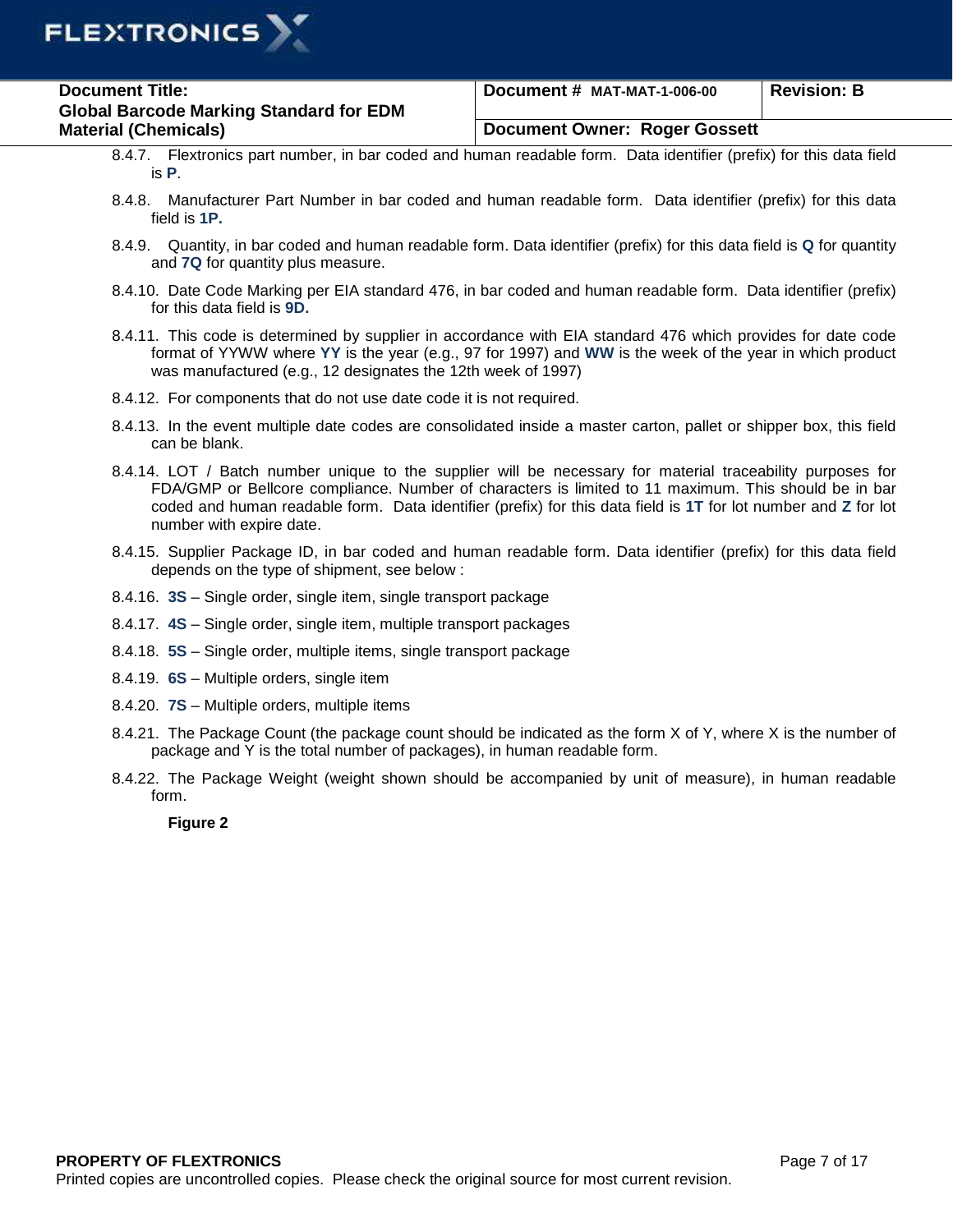



## 8.5. **Label Information**

8.5.1. **Outer Box / Shipment Label**: When complete marking is required, it should be arranged in accordance with the model below. If shipment packaging contains more than one order number or order line number; a separate agreement has to be made between shipper and Consignee. Table 2 (Below) contains the required data for Outer box / Shipment label. Figure 3 shows the label placement.

**Table 2** 

## **PROPERTY OF FLEXTRONICS PROPERTY OF FLEXTRONICS**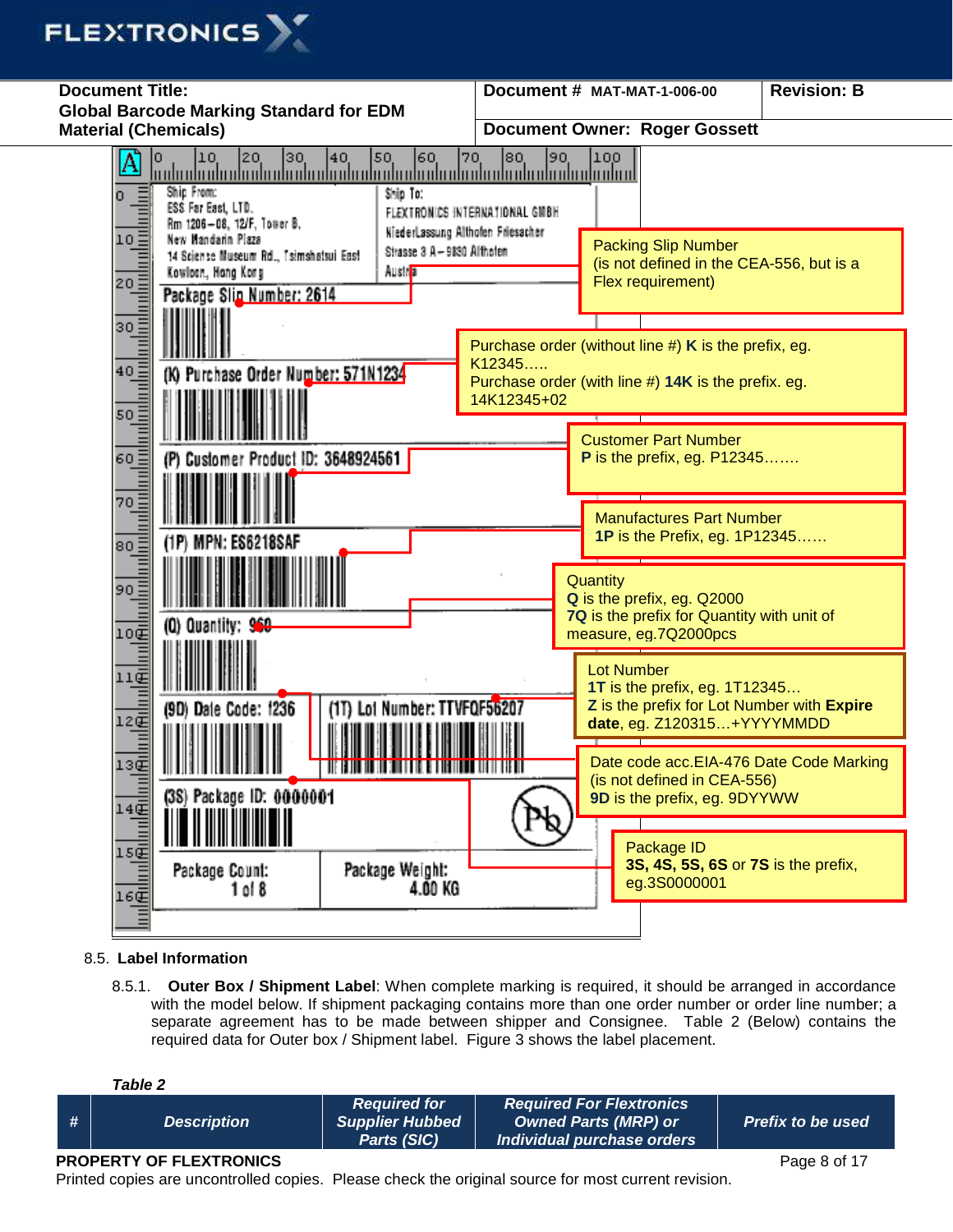

| <b>Document Title:</b><br><b>Global Barcode Marking Standard for EDM</b> |                                                                  | Document # MAT-MAT-1-006-00          | <b>Revision: B</b> |                                           |
|--------------------------------------------------------------------------|------------------------------------------------------------------|--------------------------------------|--------------------|-------------------------------------------|
| <b>Material (Chemicals)</b>                                              |                                                                  | <b>Document Owner: Roger Gossett</b> |                    |                                           |
|                                                                          |                                                                  |                                      | parts              |                                           |
| 1                                                                        | <b>Supplier Name, Shipping</b><br><b>Address and Supplier ID</b> | <b>Yes</b>                           | <b>Yes</b>         | N/A                                       |
| 2                                                                        | <b>Ship to Address</b>                                           | <b>Yes</b>                           | <b>Yes</b>         | N/A                                       |
| 3                                                                        | <b>Packaging Slip Number</b>                                     | Yes                                  | <b>Yes</b>         | N/A                                       |
| 4                                                                        | <b>Purchase Order Number</b>                                     | <b>Optional</b>                      | Yes                | $K$ (without line #)<br>14K (with line #) |
| 5                                                                        | <b>Flextronics Part Number</b>                                   | Yes                                  | Yes                | P                                         |
| 6                                                                        | <b>Manufacturer Part Number</b>                                  | Yes                                  | Yes                | 1P                                        |
| $\overline{ }$                                                           | <b>Description</b>                                               | <b>Optional</b>                      | <b>Optional</b>    | N/A                                       |
| 8                                                                        | <b>Quantity</b>                                                  | Yes                                  | Yes                | Q<br>7Q (for quantity plus<br>measure)    |
| 9                                                                        | Date code                                                        | Yes                                  | <b>Yes</b>         | 9D                                        |
| 10                                                                       | <b>Lot / Batch Number</b>                                        | Yes                                  | Yes                | 1T<br>$Z$ (with expiration date)          |
| 11                                                                       | <b>Expiration Date</b>                                           | <b>Yes</b>                           | <b>Yes</b>         | Z                                         |
| 12                                                                       | <b>Supplier Package ID</b>                                       | Yes                                  | Yes                | 3S, 4S, 5S, 6S or 7                       |
| 13                                                                       | <b>Package Count</b>                                             | <b>Yes</b>                           | Yes                | N/A                                       |
| 14                                                                       | Package Weight                                                   | Yes                                  | <b>Yes</b>         | N/A                                       |

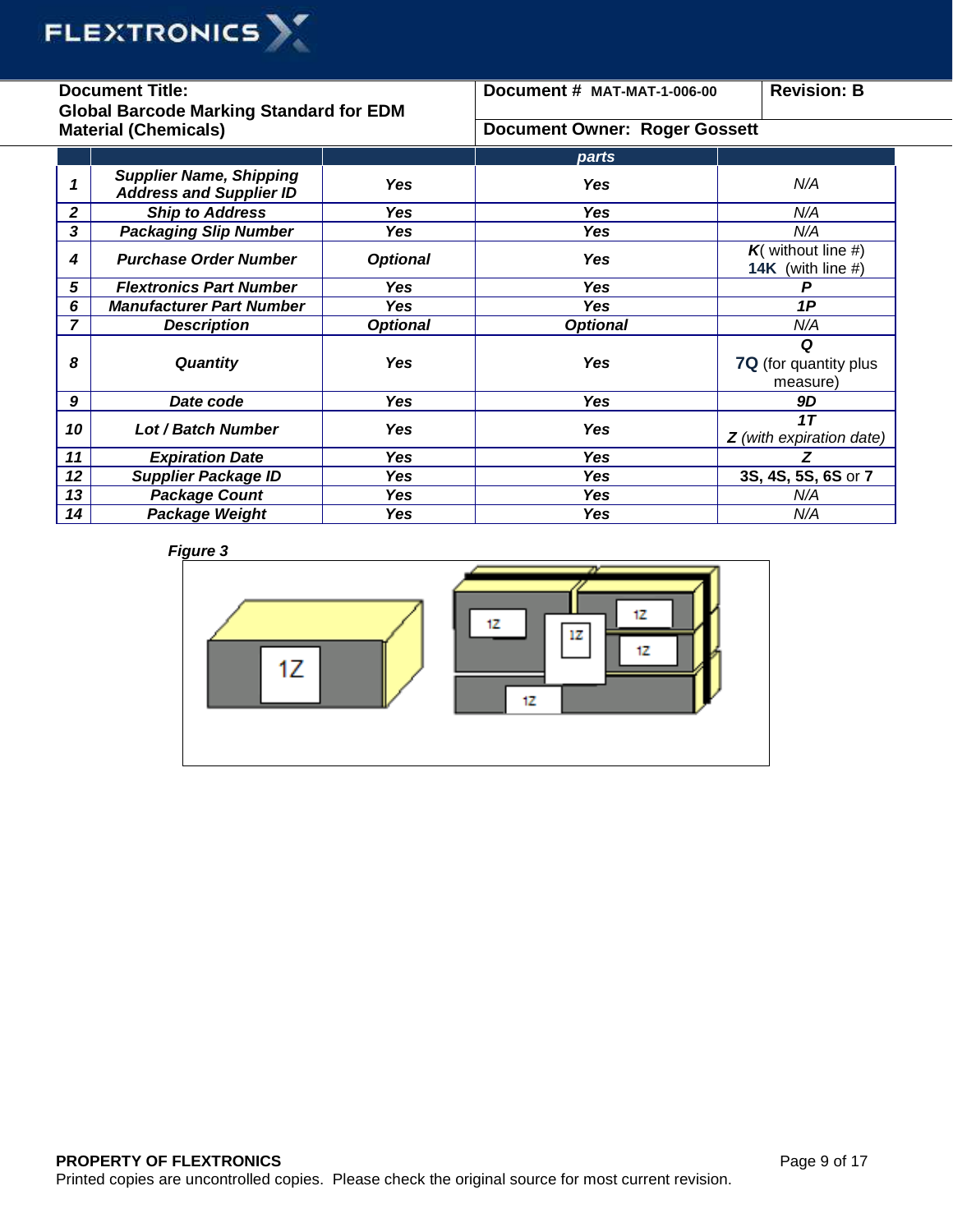

| <b>Document Title:</b>                         | Document # MAT-MAT-1-006-00          | Revision: B |
|------------------------------------------------|--------------------------------------|-------------|
| <b>Global Barcode Marking Standard for EDM</b> |                                      |             |
| Matepialmuch charceadepl                       | <b>Document Owner: Roger Gossett</b> |             |

- 8.6.1. The product packing label should follow the standards mention above.
- 8.6.2. For the inner box label the below figure (Figure 4) and table (Table 3) show the data requirements for both MRP parts, or Individual purchase orders or SMI parts.
- 8.6.3. All inner container require:
	- 8.6.3.1. Date code.
	- 8.6.3.2. lot / batch number and
	- 8.6.3.3. Component Revision Level for Flextronics customized materials or components. This should be in human readable form.
	- 8.6.3.4. Expiration date (pre fix Z is the prefix for Lot Number with expire date, e.g. Z120315…+YYYYMMDD)
	- 8.6.3.5. For the difference between inner box label and shipment label location, refer to figure 4 below.

## **Figure 4**



|                | <b>Table 3:</b> Inner Label contents    | Inner Box<br>Shipment Label                              | $\overline{\phantom{a}}$                                                        |  |
|----------------|-----------------------------------------|----------------------------------------------------------|---------------------------------------------------------------------------------|--|
| #              | <b>Description</b>                      | <b>Required For Supplier</b><br><b>Hubbed Part (SIC)</b> | <b>Required For Flextronics Parts</b><br>(MRP) or Individual purchase<br>orders |  |
| 1              | Purchase Order Number                   | <b>Optional</b>                                          | <b>Yes</b>                                                                      |  |
| $\overline{2}$ | <b>Flextronics Part Number</b>          | Optional                                                 | <b>Yes</b>                                                                      |  |
| 3              | <b>Manufacturer Part Number</b>         | Yes                                                      | <b>Yes</b>                                                                      |  |
| 4              | Description                             | <b>Yes</b>                                               | <b>Yes</b>                                                                      |  |
| 5              | Quantity                                | Yes                                                      | <b>Yes</b>                                                                      |  |
| 6              | Date Code                               | Yes                                                      | <b>Yes</b>                                                                      |  |
| $\overline{7}$ | Lot / Batch Number                      | <b>Yes</b>                                               | <b>Yes</b>                                                                      |  |
| 8              | <b>Expiration Date</b>                  | Yes                                                      | <b>Yes</b>                                                                      |  |
| 9              | Corporate Trademark / Manufacturer Name | <b>Yes</b>                                               | <b>Yes</b>                                                                      |  |
| 10             | Country of Origin                       | <b>Optional</b>                                          | <b>Yes</b>                                                                      |  |
| 11             | Component Revision Level per 8.6.3.3    | Yes                                                      | Yes                                                                             |  |

8.6.4. Inner Pack General Labeling Instructions

## **PROPERTY OF FLEXTRONICS PROPERTY OF FLEXTRONICS**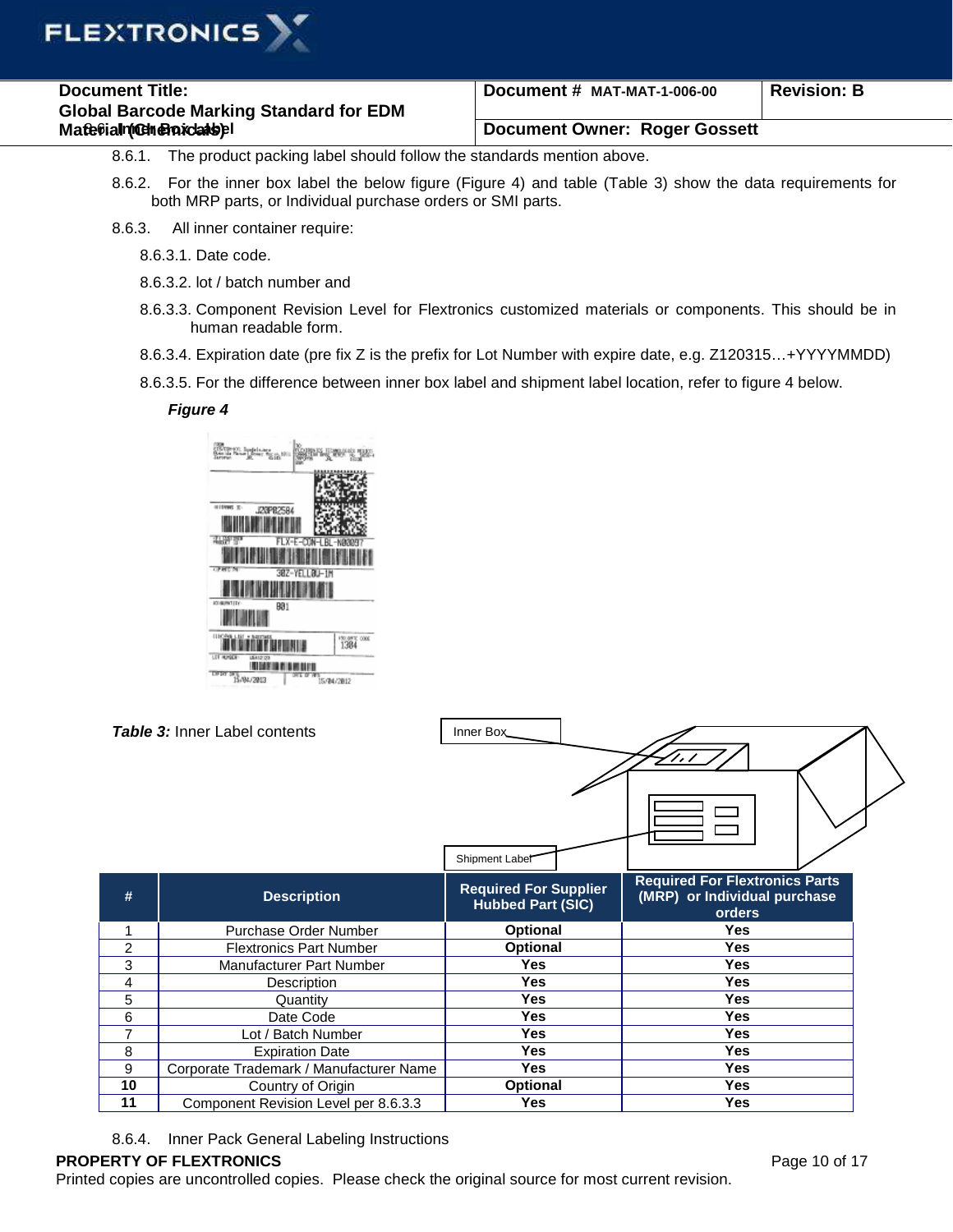

| <b>Document Title:</b>                         | Document # MAT-MAT-1-006-00   | <b>Revision: B</b> |
|------------------------------------------------|-------------------------------|--------------------|
| <b>Global Barcode Marking Standard for EDM</b> |                               |                    |
| <b>Material (Chemicals)</b>                    | Document Owner: Roger Gossett |                    |

- 8.6.5. When components are purchased from Distribution, Brokerage, Flextronics sites, or Customers, factory sealed packages should not be opened unless specifically required by purchasing site or additional liability may be incurred
- 8.6.6. Shipping company should label product to the smallest possible factory package size, without making components Non-Cancelable Non-returnable (NCNR) or incurring liability.
- 8.6.7. In the event quality inspection is required prior to shipping for parts being purchased from Distribution or Flextronics, Shipper must follow guidelines for quality inspection and re-packing of components, which may require vacuum sealed packing.
- 8.6.8. Labeling from original manufacturers should include manufacturing part number, lot number and date code for all inner packs.
- 8.6.9. For chemicals indirect material content guidelines: There are presently international standard such us Globally Harmonized System (GHS) and/or OSHA (Occupational Safety and Health Administration) user guidelines available for chemicals indirect material labeling (inner packaging used in printers, wave solders, washers, rework stations, etc). The basic information content of the label as below (Table 3) is therefore a strong recommendation that should be duly noted by the supplier. The size and layout of the label is proposed by the supplier and approved by Flextronics.

Note: For Dimensions of labels please refer to Code 128 specifications in figure 1.

**Component Sticks:** On chemical containers the label shall be placed in the centre of the container according to the below picture. (Figure 5)

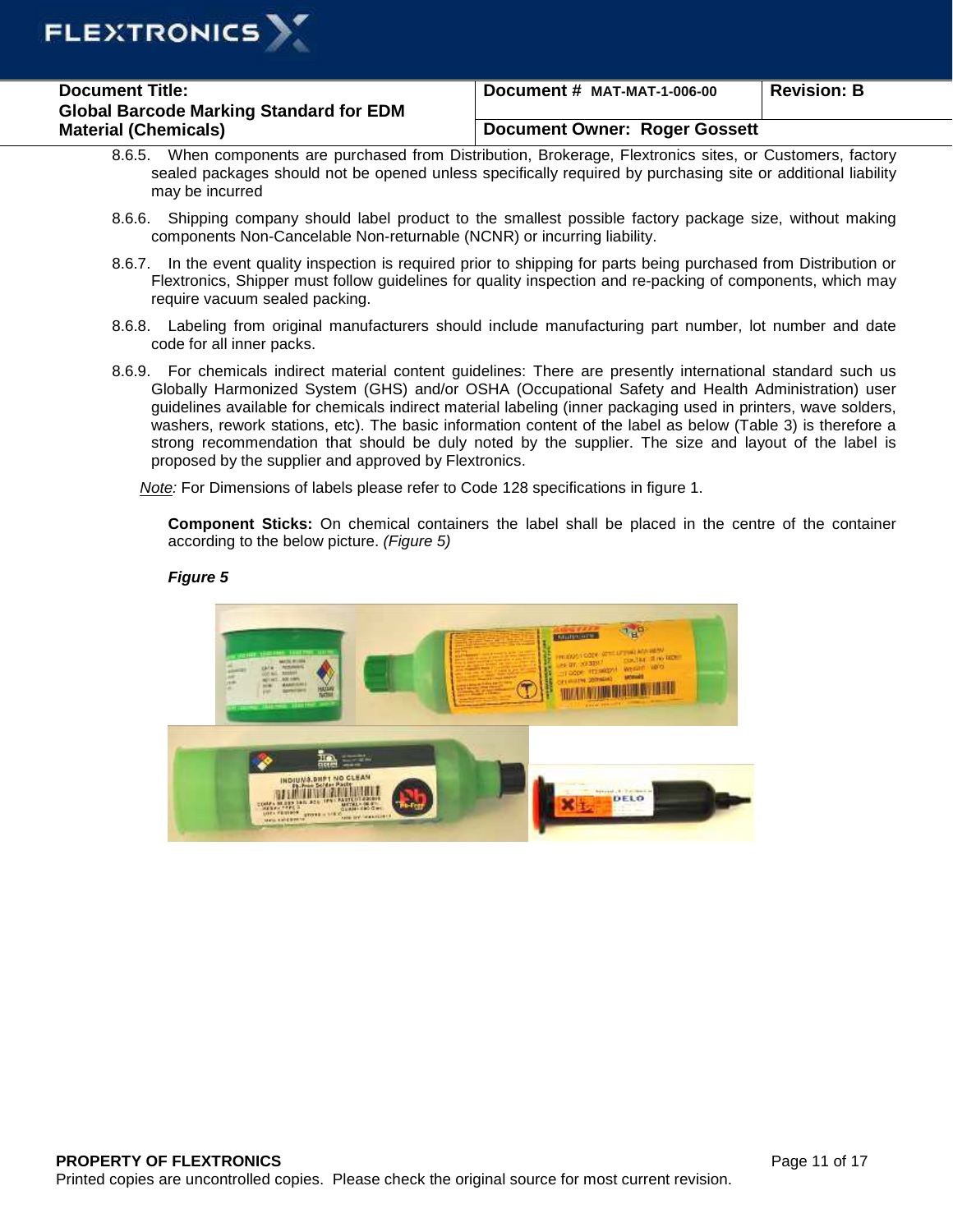

| <b>Document Title:</b>                         | Document # MAT-MAT-1-006-00   | <b>Revision: B</b> |
|------------------------------------------------|-------------------------------|--------------------|
| <b>Global Barcode Marking Standard for EDM</b> |                               |                    |
| <b>Material (Chemicals)</b>                    | Document Owner: Roger Gossett |                    |

## **8.6.10. Including the rhombus hazard rating icon** (Figure 6)

It is important that in each label the rhombus of hazard rating in include it wherever the packaging size allow, if not must be on the external package/ cover, lids or in a written way. Refer to Table 3 (section 8.6.3.5) for label contents.

## **Figure 6**



8.6.11. Chemical alloys description: Chemicals that has an alloy composition shall be include it / printed in a readable form within the label as part of the general information Figure 7

It is important that the label is correctly placed; otherwise the operator cannot read scanned it in the station/machine.

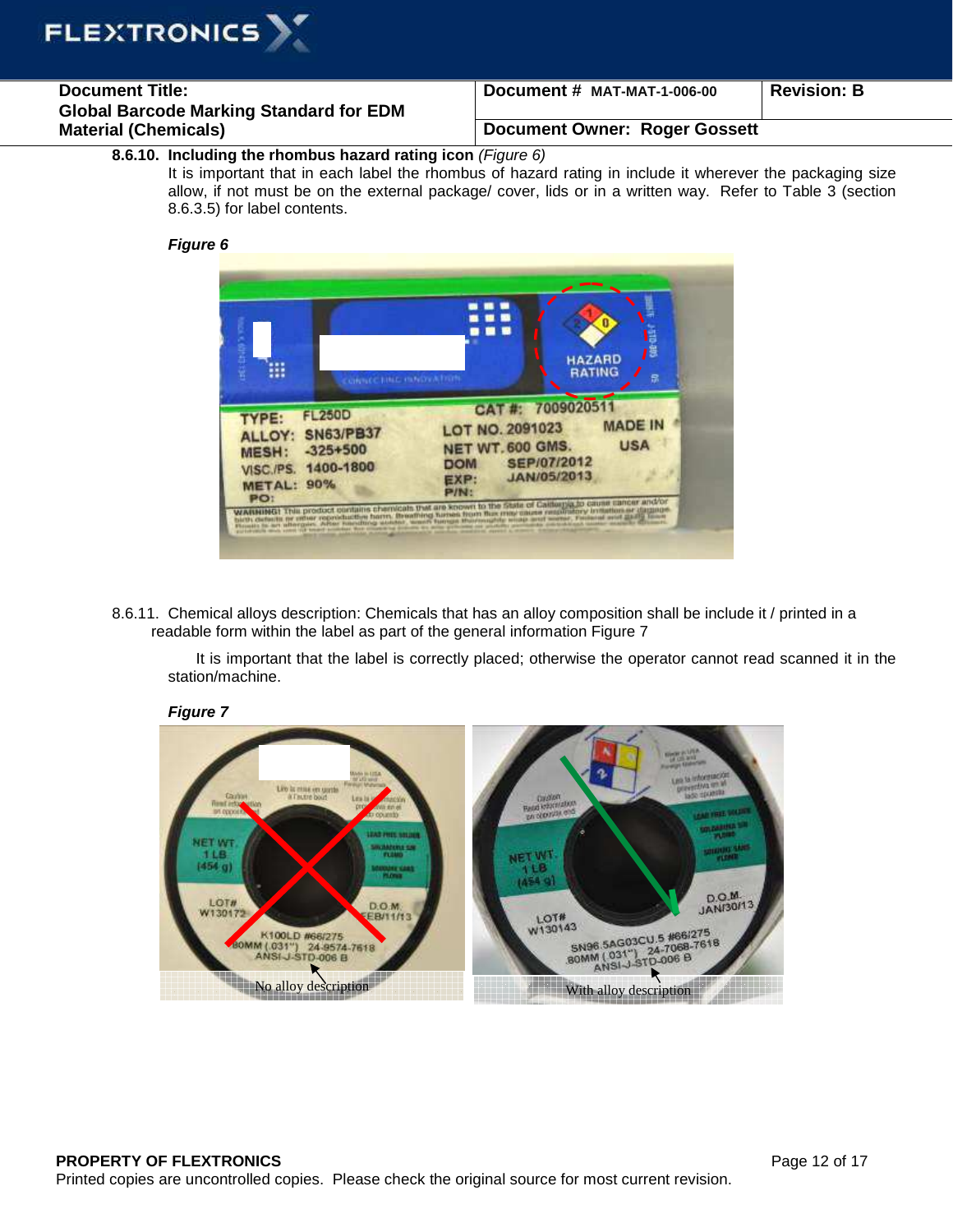

| <b>Document Title:</b><br><b>Global Barcode Marking Standard for EDM</b> | Document # MAT-MAT-1-006-00          | <b>Revision: B</b> |
|--------------------------------------------------------------------------|--------------------------------------|--------------------|
| <b>Material (Chemicals)</b>                                              | <b>Document Owner: Roger Gossett</b> |                    |

8.6.12. On certain packages there is no space to mark according to the description. They are then marked, if possible, on prescribed side with optional placing (e.g. on a lid, cover). If this is not practically possible the small package shall be marked with a label on the opposite side, preferably close to the edge as shown in the picture of figure 8. Refer to Table 3 (Section 8.6.3.5) for label contents.

## **Figure 8**



8.6.13. Solder bars are normally delivered in boxes/bundles, with protective/container material e. g. corrugated cardboard around. Whenever possible, place a label is placed on the topside according to the picture of figure 9. Refer to Table 2 (Section 8.4.2.4) for label contents.

## **Figure 9**



8.6.14. **Other Materials:** Material that is not packed as sticks or rolls is marked so that the label is as readable as possible. Placement of the label and size of the label are decided by the size and the form of the packing.

**PROPERTY OF FLEXTRONICS PROPERTY OF FLEXTRONICS** 8.6.15. **Label placement:** (Figure 10) Whenever possible, the label should be affixed to the smaller end of the package or shipping container, which might be facing the aisle if the package is stored on the shelving or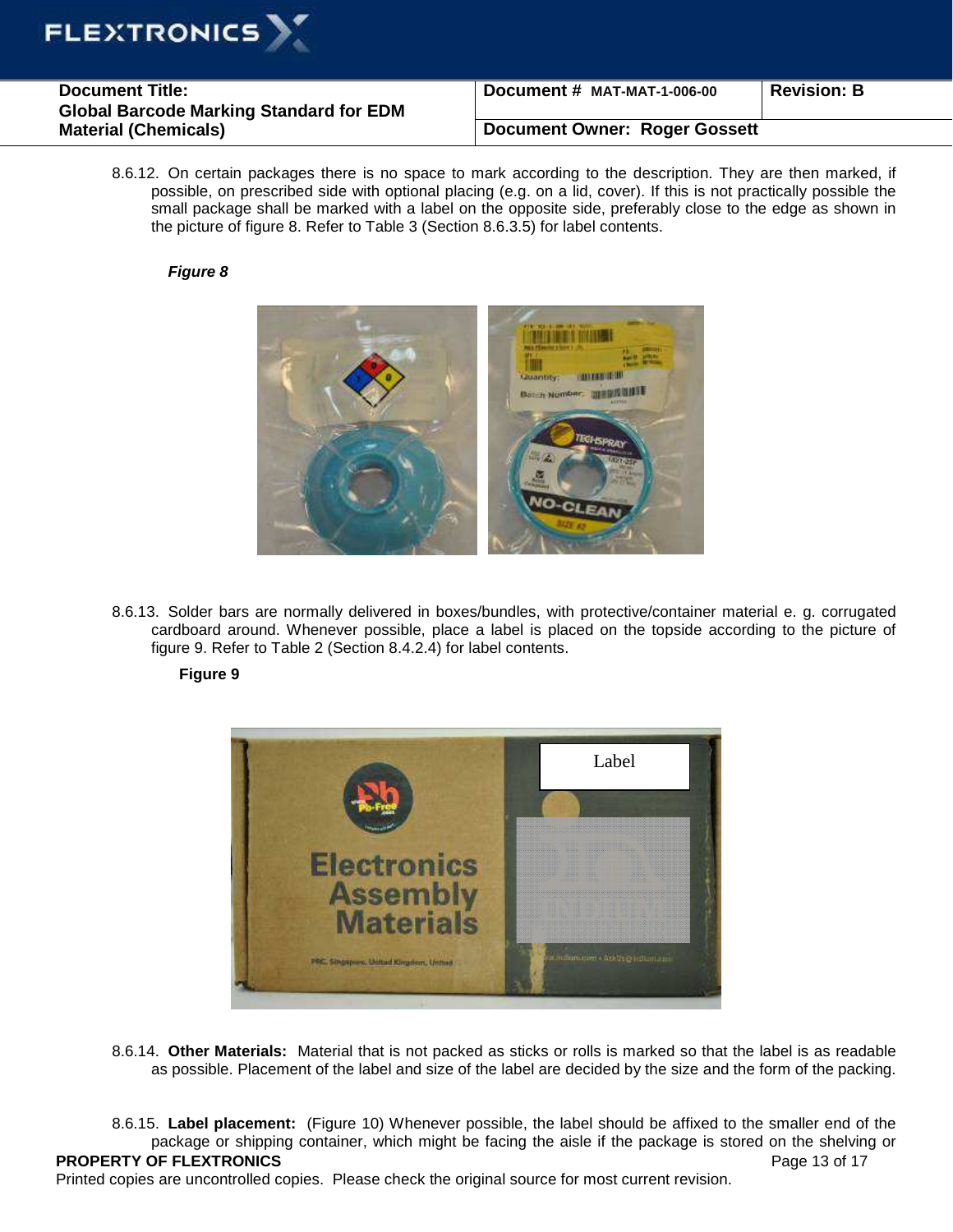

| <b>Document Title:</b>                         | Document # MAT-MAT-1-006-00   | <b>Revision: B</b> |
|------------------------------------------------|-------------------------------|--------------------|
| <b>Global Barcode Marking Standard for EDM</b> |                               |                    |
| <b>Material (Chemicals)</b>                    | Document Owner: Roger Gossett |                    |

racks, to permit easy identification. If a label cannot be affixed because of package or container type, shape or other constraints, the label shall then be affixed to an attached tag.



**Figure 10** - Labels Placement - Single Product and Master Pack

8.6.16. **2D label in small packaging:** Whenever possible, the label should have a 2D bar code, one of the most popular application for Data Matrix is marking small items, due to the code's ability to encode fifty characters in a symbol that is readable at 2 or 3 mm2 and the fact that the code can be read with only a 20% contrast ratio. The Data Matrix is scalable, with commercial applications as small as 300 micrometers (laser etched on a 600 micrometer silicon device) and as large as a 1 meter (3 ft) square (painted on the roof of a boxcar). Fidelity of the marking and reading systems are the only limitation. See figure 11 for reference.

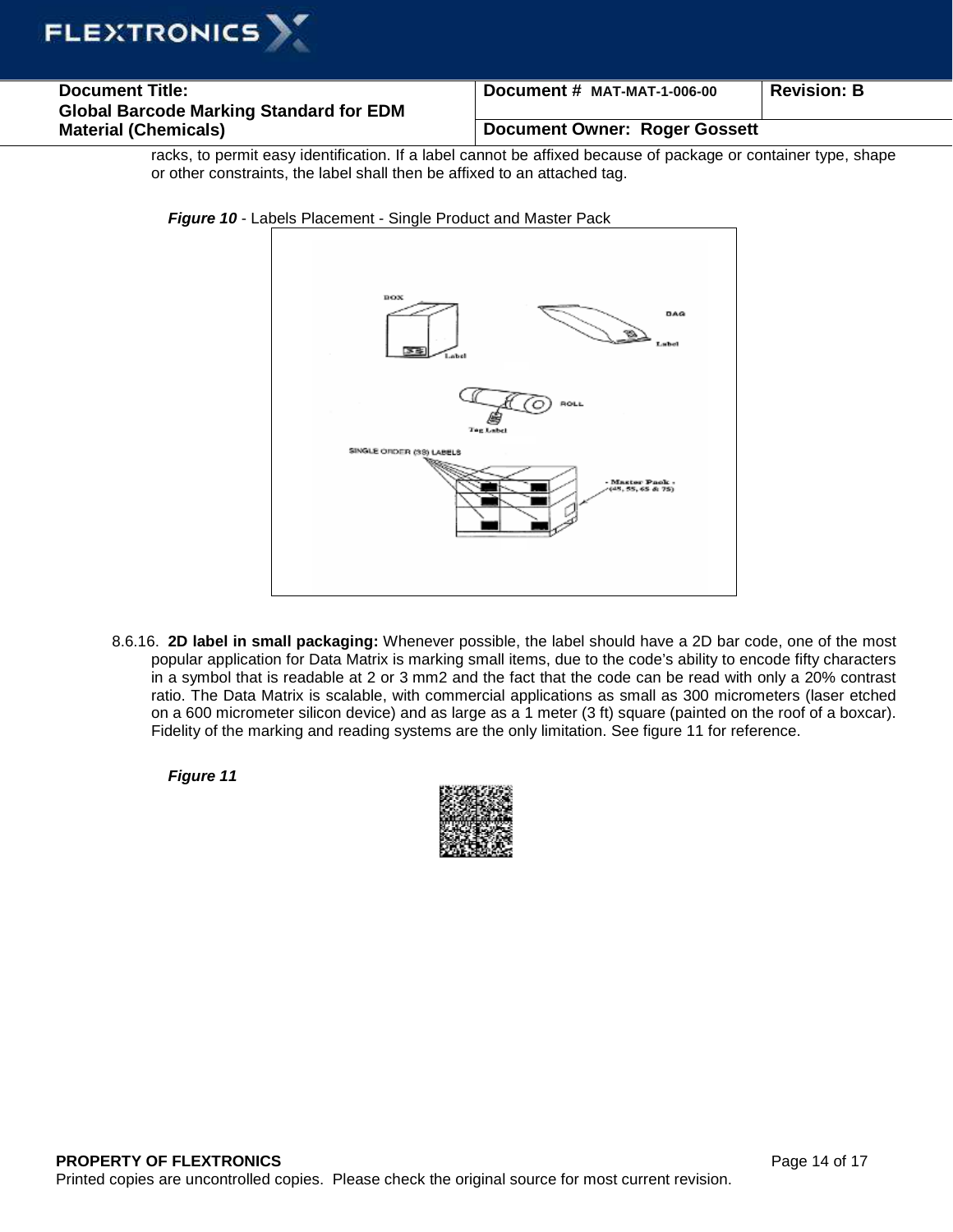

| <b>Document Title:</b><br><b>Global Barcode Marking Standard for EDM</b> | Document # MAT-MAT-1-006-00          | <b>Revision: B</b> |
|--------------------------------------------------------------------------|--------------------------------------|--------------------|
| <b>Material (Chemicals)</b>                                              | <b>Document Owner: Roger Gossett</b> |                    |

- 8.7. **Commercial invoices:** In several warehouses, the printout of the commercial invoice that arrives with the package is used to capture the chemical data into Flextronics MRP systems. The intent of this standard is to also identify commercial invoices with a information that meets specific requirements of the invoice plus lot number, expiration date, date code (ref. to table 2 for more reference), commercial invoices must including presenting the information on the label in both human readable and bar code forms.
	- 8.7.1. **Print out quality:** commercial invoices must fulfill the printout quality of a label, print out must be able to allow scanning of the barcodes forms. Laser printouts or good quality printers must be used to reproduce the commercial invoices, avoid copies of poor quality that will limit the scanning of the data.

## **Figure 12: Common commercial invoice.**

A common practice is to have only human readable characters; does data are used in the incoming warehouse to capture QTY, description price. All data is manually written in our MRP systems, where mistakes have a high potential risk.

|                                                                                           | Luger de Expedición: ZAPOPAN, JAL.                             | BODEGA MONTERREY: CARRETERA HAINALA No. 235 COL. EL MILAGRO AROBACA, N.L. C.P. 68634 TEL. 01 (81) A321-3388 FAX: 01 (81) 5321-2384<br>BODEGA TIJLIANA: AGLILA AZTECA No. 2005: BODEGA 2 FRAGG. RANCHO CL AGUILA, TULANA BIĆ. TEL. |                                     | ZA-00049118                                |                    |              |                                |
|-------------------------------------------------------------------------------------------|----------------------------------------------------------------|-----------------------------------------------------------------------------------------------------------------------------------------------------------------------------------------------------------------------------------|-------------------------------------|--------------------------------------------|--------------------|--------------|--------------------------------|
|                                                                                           |                                                                |                                                                                                                                                                                                                                   |                                     |                                            |                    | <b>FECHA</b> |                                |
| <b>FACTURAR A:</b><br>CARRIETERA BASE AEREA NO. 5850-4<br>LA MORA CP 45136<br>ZAPOPAN JAL | FLEXTRONICS TECHNOLOGIES NEXICO, S DE FIL DE CV.               | ENVIO A:<br>FLEXTRONCS TECHNOLOGIES MEXICO.S OF RL OF<br>ev<br>CARRETERA BASE AFREA No. 5850-4<br>LA MCRA CP 45136                                                                                                                |                                     | DIA<br>1R<br>METODO DE PAGO: TRANSFERENCIA | MES<br>$^{\circ}$  | AÑO<br>2013  | <b>HORA</b><br>12:32:49        |
|                                                                                           |                                                                | NUM APROBACION                                                                                                                                                                                                                    | <b>AÑO APROBACION</b>               | No. DE CTA. DE PAGO: NO IDENTIFICADO       |                    | NO. INTERNO  |                                |
|                                                                                           | ORDEN DE COMPRA<br>J20P02106                                   | 100628                                                                                                                                                                                                                            | 2012                                |                                            |                    | 36107823     |                                |
| <b>CANTIDAD</b>                                                                           | CODIGO                                                         | <b>DESCRIPCION</b>                                                                                                                                                                                                                |                                     | <b>P.UNITARIO</b>                          |                    |              | <b><i>UMPORTE</i></b>          |
| 71,000 CRT<br>71.0000 PIEZA                                                               | SN63FL250D-600G<br>PEDIMENTO:<br>134834503001206<br>17/01/2013 | PASTE,63/37,FL250D,TYPE 3, 90%,600G CART                                                                                                                                                                                          |                                     |                                            | 34.56 Por 1<br>CRT |              | 2,453.76                       |
|                                                                                           |                                                                |                                                                                                                                                                                                                                   |                                     |                                            |                    |              |                                |
|                                                                                           |                                                                | ς<br>1 8 ENE 2013                                                                                                                                                                                                                 |                                     |                                            |                    | $-144$       |                                |
|                                                                                           | PESOS. T.C. 12.58650                                           | IMPORTE TOTAL CON LETRA: OOS MIL OCHOCIENTOS CUARENTA Y SEIS DOLARES CON TREINTA Y SEIS CENTAVOS USD<br>El IVA trasladado de esta factura equivale a \$4941.45                                                                    | NOVERE<br><b>SUB-TOTAL</b><br>LV.A. | 16%                                        | 18 ENE 2013        |              |                                |
| 翮                                                                                         |                                                                | Pago en una sola exhibicion, Efectos fiscales al Pago                                                                                                                                                                             | TOTAL                               |                                            |                    |              | 2.453.76<br>392.60<br>2,846.36 |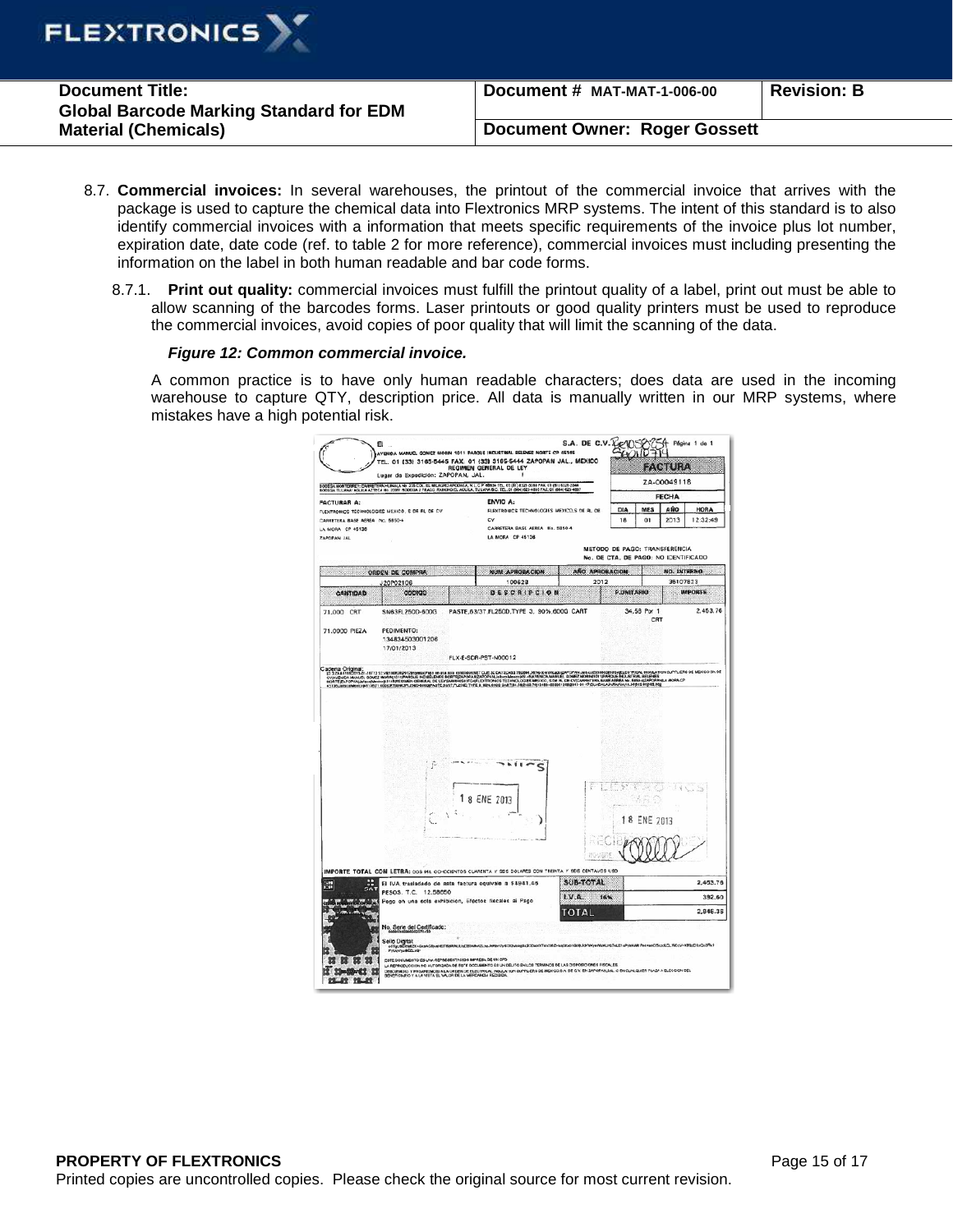

| <b>Document Title:</b>                         | Document # MAT-MAT-1-006-00          | Revision: B |
|------------------------------------------------|--------------------------------------|-------------|
| <b>Global Barcode Marking Standard for EDM</b> |                                      |             |
| <b>Material (Chemicals)</b>                    | <b>Document Owner: Roger Gossett</b> |             |

8.7.2. **Proposal format for commercial invoice** including presenting the information on the label in both human readable and bar code forms (example). Part of this policy (point 2.4) re-enforce the need to have & include presenting the information at the "commercial invoice" in both human readable and bar code forms. Adding date codes, expiration dates, as critical information of each chemical. Another approach is to have commercial invoices split it by lot number.

| Compen         | Suipplier name: 88888888888<br>Adress: Nyyyyyyyyyyyyyyyyyyyyyyyyyyyyyyyyy                                      |                 |                                                                              |                                              | Commercial Invoice                                                                                      |                    |          |
|----------------|----------------------------------------------------------------------------------------------------------------|-----------------|------------------------------------------------------------------------------|----------------------------------------------|---------------------------------------------------------------------------------------------------------|--------------------|----------|
|                |                                                                                                                |                 | Phoner: (52) 3 xxxxxxxxxxxxxxxxx, Fox: xxxxxxxxxxxxx,                        |                                              | ZA-000499118                                                                                            |                    |          |
|                | Expedition place: kkkkkkk, kkkkk                                                                               |                 |                                                                              |                                              | Date                                                                                                    |                    |          |
|                |                                                                                                                |                 |                                                                              | Day                                          | Month                                                                                                   | Year:              | Hr       |
|                |                                                                                                                |                 |                                                                              | 18                                           | 1                                                                                                       | 2013               | 10.33    |
| Company name:  | Carretera Base Aerea No. 5550-4<br>La Mora, Zip code: 45136<br>City: Zapopan, Jalisco.<br>R.F.C. SMM840503 FQ4 |                 | Flextronics Technologies, S de RL de CV.                                     | Adress delivered:<br>City: Zapopan, Jalisco. | Flextronics Technologies, S de RL de CV.<br>Carretera Base Aerea No. 5550-4<br>La Mora, Zip code: 45136 |                    |          |
|                | PURCHASING ORDER                                                                                               |                 | APROVATION #                                                                 |                                              | Approved year                                                                                           | internal control ‡ |          |
|                | J20P02106                                                                                                      |                 | 100638                                                                       | 2012                                         |                                                                                                         |                    | 35107823 |
| QUANTITY<br>71 | CODE                                                                                                           |                 | <b>DESCRIPTION</b><br>N633FL250D-600 ste, 63/37, FL250, TYPE 3, 90%, 600 G c |                                              | UNIT PRICE AL AMOUNT<br>34.56                                                                           |                    | 2453.76  |
|                |                                                                                                                |                 |                                                                              |                                              |                                                                                                         |                    |          |
| Ш              |                                                                                                                |                 |                                                                              |                                              | ШШ                                                                                                      |                    |          |
|                |                                                                                                                |                 |                                                                              |                                              |                                                                                                         |                    |          |
|                | Qty by lot #:                                                                                                  |                 | Lot numbers:                                                                 |                                              |                                                                                                         |                    |          |
|                | 20                                                                                                             | Ш               | Z061513                                                                      |                                              |                                                                                                         |                    |          |
|                | 11                                                                                                             | $\blacksquare$  | Z061613                                                                      | I III III                                    |                                                                                                         |                    |          |
|                | 40                                                                                                             | Ш               | Z061713                                                                      | mm                                           |                                                                                                         |                    |          |
|                |                                                                                                                |                 |                                                                              |                                              |                                                                                                         |                    |          |
|                |                                                                                                                | Tax supplier ID |                                                                              | Sub total                                    | \$                                                                                                      |                    | 2,456.79 |
|                |                                                                                                                |                 | Terms and conditions:                                                        | Tax (16%)                                    | \$                                                                                                      |                    | 392.60   |
|                |                                                                                                                |                 |                                                                              | <b>TOTAL (USD) \$</b>                        |                                                                                                         |                    | 2,846.36 |
|                |                                                                                                                |                 |                                                                              |                                              |                                                                                                         |                    |          |

Note: Commercial invoice as example.